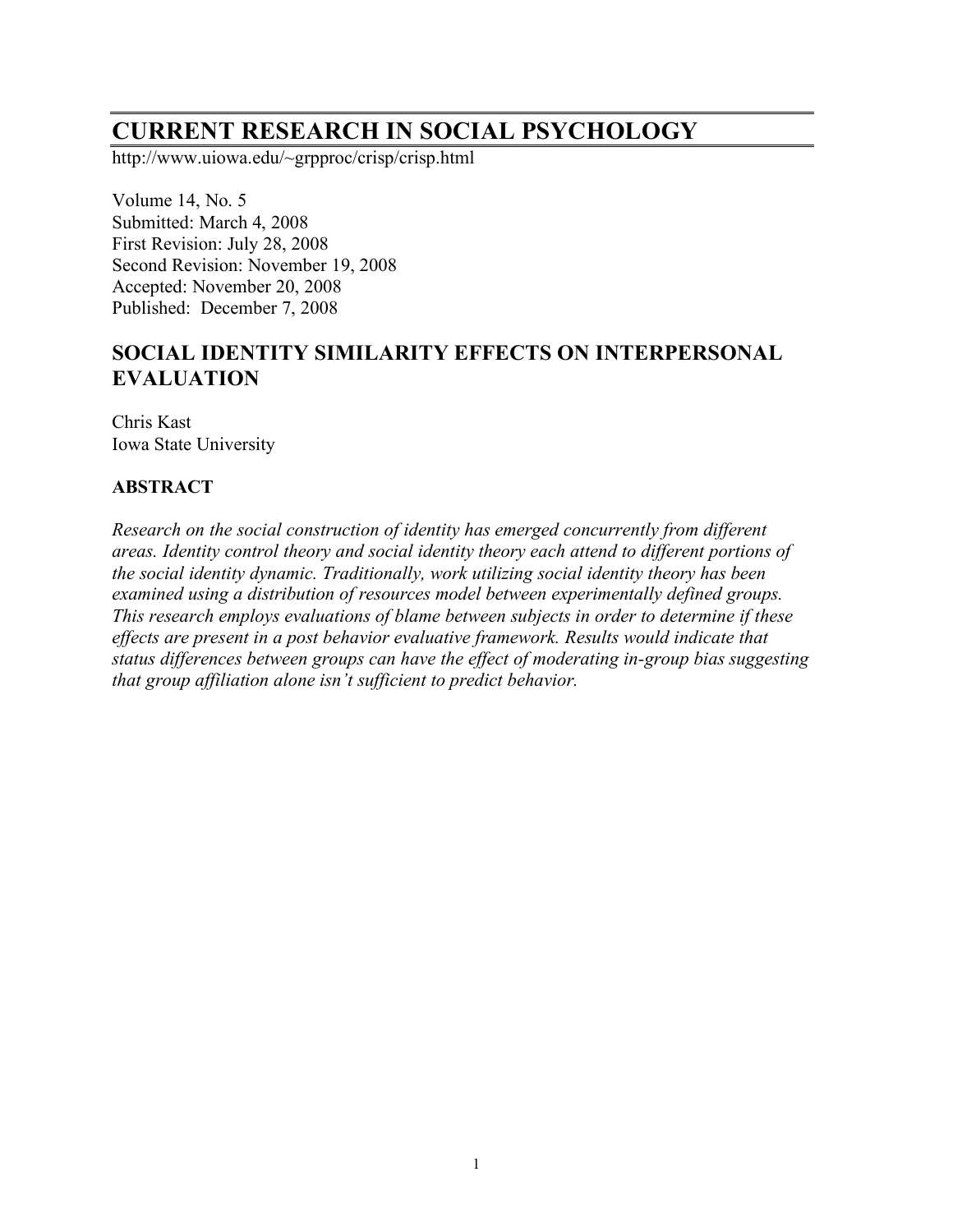#### **INTRODUCTION**

Research on the nature of identity in social psychology focuses on the relationship between society and an individual and how this influences the formation and composition of individual identity (Owens 2006). Much research has focused on favoritism shown by the person toward the group with which they are affiliated (Tajfel 1982). What has received less attention is the expression of this identity when evaluating another member of the community in a situation with which they are not involved. What is of interest to a theory of identity is how individual group affiliations of the person evaluating works in conjunction with the group affiliation of the person being evaluated to produce an appraisal.

Sheldon Stryker has stated that identities are "internalized designations of positions claimed and validated in social interactions" (Stryker and Craft 1982:162). This idea has seen substantial refinement and modification over the years but most research in the field of identity in sociological social psychology still proceeds with the spirit of this definition as its foundation. Before examining interactions between individuals it is necessary to have a working understanding of how a cohesive identity is formed and the dynamics involved in its generative processes.

The incorporation of identities into the self is understood to be a lifelong process. As an individual learns the rules of behavior of a group they come to identify themselves as a member of the social group. These behaviors are incorporated into the person's repertoire along with the group identity to which they are connected (Arena and Arrigo 2005). From this multiplicity of identities actors build a sense of self. This represents a general description of the creation of identity and the self though some debate exists as to the specific nature of this process.

#### **THEORIES OF IDENTITY**

Social identity theory (SIT) focuses on discussing the nature and extent of the cognitive processes of categorization and self-enhancement. Social arrangements are represented by social belief structures the individuals possesses about the nature of inter-group relations and the best ways to achieve or maintain positive distinctiveness, that our group is better than their group. These structures have a number of different elements; beliefs about the social status of one's group, beliefs about the stability of this status, its legitimacy, and how permeable are the group boundaries (Hogg 2006). It is theorized that these belief structures are arranged in order to generate evaluatively positive distinctiveness between groups. This has the result of the in-group being evaluated positively, and by virtue of being a group member the individual, resulting in self-enhancement.

Identity control theory a sociological approach, places a participant in a social system whose behavior is then predicated upon position and interpersonal connections within the system. Individuals possess different identity standards that represent what it means to be a member of a group, an occupant of a role, or simply the type of person they are (Burke 2004). The arrangement and type of social connections which characterize identity standards vary between identities, but are tied to the social structures in multiple ways. Society gives form to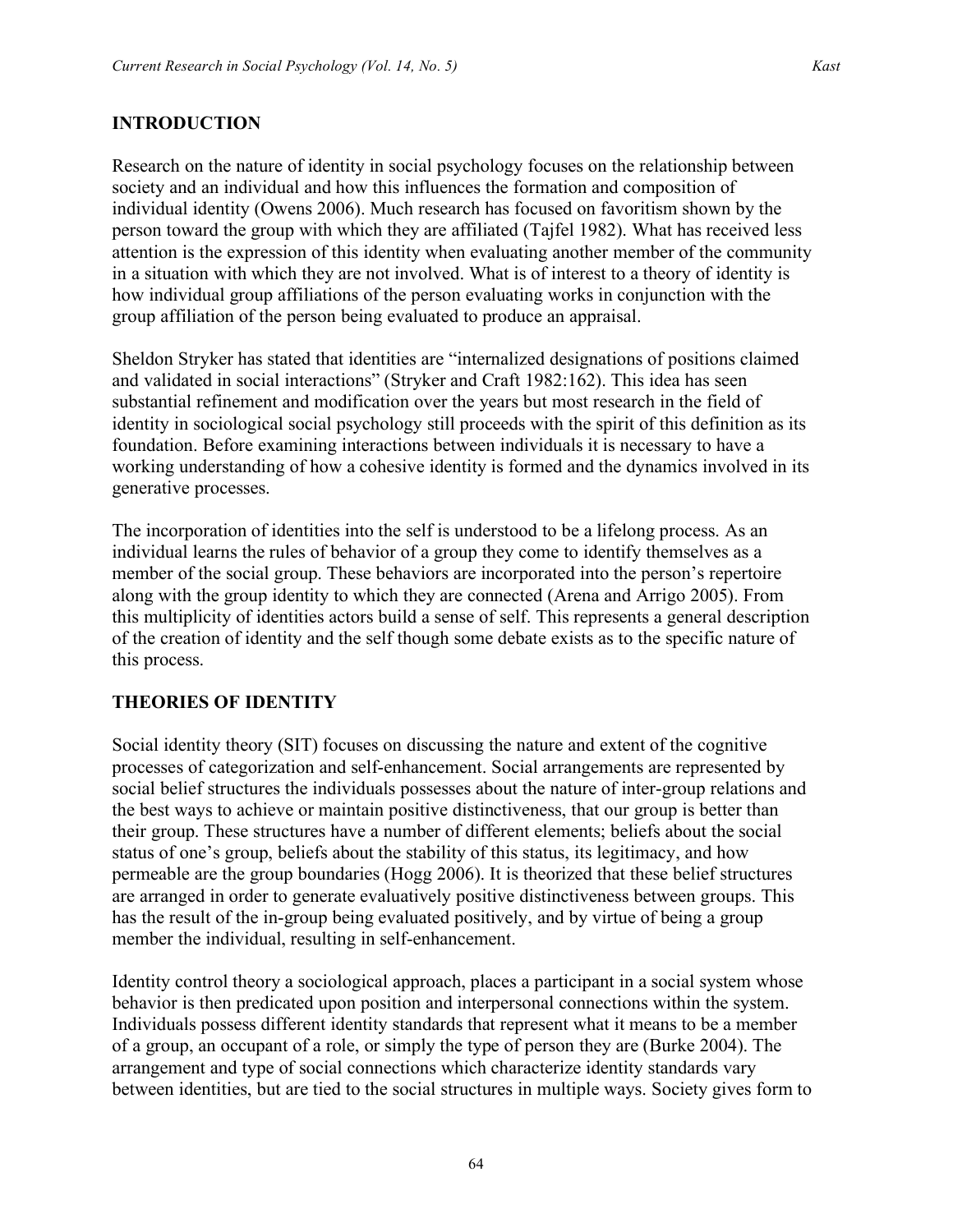each identity giving it a name and proscribing what behavior will make it up. An important part of this description is the detailing of the resources that arise from the appropriate fulfillment of these identities. This is a primary source of the power of the social system to delineate identity to the individual. These processes occur during social interaction. The identity standards held by the individual indicate behavior to be displayed resulting in a response that is compared to that which is expected. This response is weighed against the identity standard by what is termed the comparator, and action is taken if a match is not found (Stryker and Burke 2000). A match is termed identity verification, while inconsistency has been theorized to result in action on the part of the individual to modify first the behavior and then the identity standard to match the response they are receiving (Burke 2006). This theory emphasizes consistency between the socially supplied identity standard and the situations in which the individual finds them self.

Building from this idea identity control theory explores how the identities that come to make up the self interact with one another and the situations that individuals encounter (Burke 2004). Cast, Stets, and Burke (1999) found that higher status in the social system gave high status partners in a spousal relationship the ability to define the situation and delineate the role behavior of the lower status partner. Possibly in relation to this behavior by the high status partner Stets (1997) found that low status partners emitted more negative behavior. This was found to have the unintended consequence of reaffirming the status hierarchy as it signaled to the higher status partner that they possessed higher status. With the social structure influencing the meaning of the identity standard it is reasonable to suspect that status, importance in the social structure, would be important to understanding their expression. The effects of status on interaction have been examined, but how this may effect evaluations of others requires exploration. Social identity theory presents a useful guideline for how members of in-groups and out-groups will evaluate one another (Turner, Brown, and Tajfel 1978) along with the underlying metacognitive processes that lead to such behavior (Hogg, Abrams, Otten, and Hinkle 2004), but the theory doesn't always take into account the effects of the status information found in the social belief structures.

Social structure and subsequently status in the social structure can be interpreted as important to each theory of identity. ICT places position in the social structure as being central to identity standards, and social belief structures pertain directly to the status of the individual's group in relation to the rest of society. Jost, Banaji, and Nosek (2004) attempt, with system justification theory, to distinguish between the different tendencies that may affect an individual during inter-group processes. The three motives; ego justification, group justification, and system justification encompass the various contradicting tendencies that are present during group processes. Group and ego justification are addressed by SIT as the need to maintain a favorable image of one's group and one's self respectively. System justification, the social and psychological need to imbue the status quo with legitimacy, highlights the importance of status and a potential conflicting force for the self enhancement motives theorized by SIT. The work done here specifically with disadvantaged groups and out-group favoritism demonstrates the importance of status and the benefits of integrating and expanding theories of identity.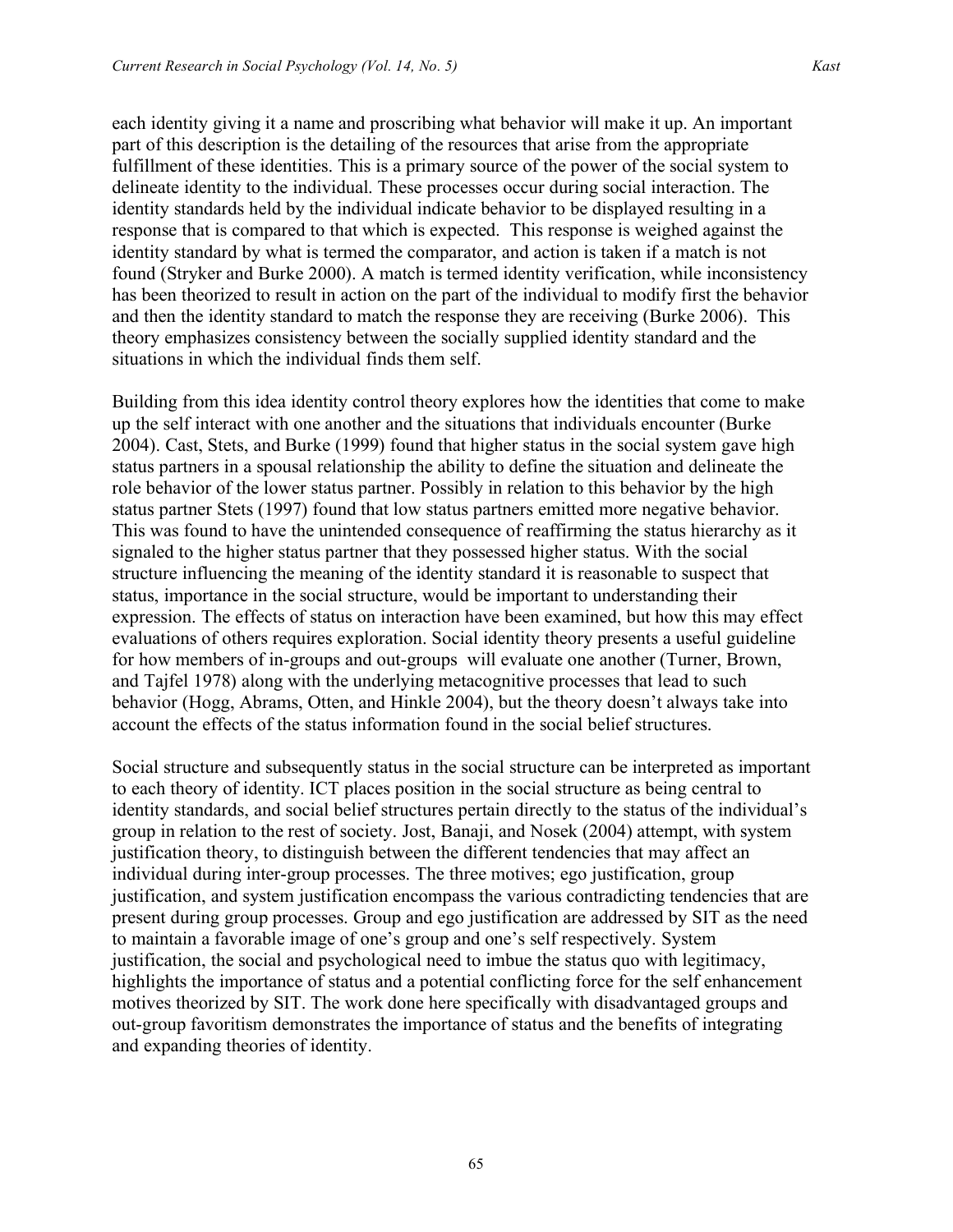To use these theories to examine the expression of identity it is useful to focus on the evaluations of others and examine how the individual identities of both participants precipitate a specific judgment. Identities supply a wide range of behavioral information. A part of this is the impact that sharing identities has on how we evaluate others. One of the main functions of identities is to tell us who we are in relation to others and how we should interact with them. The two theories of identity discussed propose two potentially conflicting predictions in regards to evaluative behavior. ICT suggests that a drive for consistency is present while SIT suggests self enhancement processes should result in a universal positive in-group bias.

This study seeks to examine how identity similarity influences judgment. SIT would suggest that people who are more similar to the evaluator will be judged less harshly as they are present within the same social group as the evaluator. ICT would refine this prediction to only when the evaluator has a positive identity standard for the group identity. As the person being evaluated becomes less similar it is suggested that the evaluation will become more extreme as the potential for self enhancement to the evaluator changes.

#### **METHODS**

To test this hypothesis, a questionnaire was designed and administered to undergraduate students currently enrolled in introductory sociology classes at a large Midwestern university. Participants were asked to anonymously report basic demographic data such as sex, age, ethnicity, birthplace, and parental income range. Three of these variables sex, age, and parental income range were inserted into vignettes the participants were asked to read and then queried about. Multiple forms of two vignettes were included with each questionnaire varying the combinations of these variables between the two questions and among each version of the questionnaire. The specific version of the questionnaire that was received by the participant was independent of their individual characteristics allowing for variation in the amount of similarity between the participant and the person referenced in the vignette. This methodology is based upon the "factorial survey approach" first delineated by Rossi and Anderson (1982). Variation in social judgment based upon subgroup characteristics such as gender has been inconsistent (Byers and Zeller 1998), but this study seeks to examine subgroup similarity as a possible clarifier of this relationship.

The vignettes presented as little information as possible to minimize the amount of extraneous information that could influence the judgment of the participant. A generic version of these vignettes may be found in appendix A. Along with this demographic information, different times, places, and speeds were given between the two vignettes in the questionnaire, but the amount over the speed limit was held constant at ten miles per hour for both vignettes. Each of the demographic variables possesses multiple values creating a 2X2X3 design. Sex was broken into the traditional male and female categories. Age was restricted to a young adult option of twenty years and an elderly adult option of seventy years. Parental income was broken into three separate ranges of 1-24,999, 25,000-49,999, and 50,000 and above based upon national census information obtained for the local area. Each of these ranges represents thirty percent of the distribution of the state population.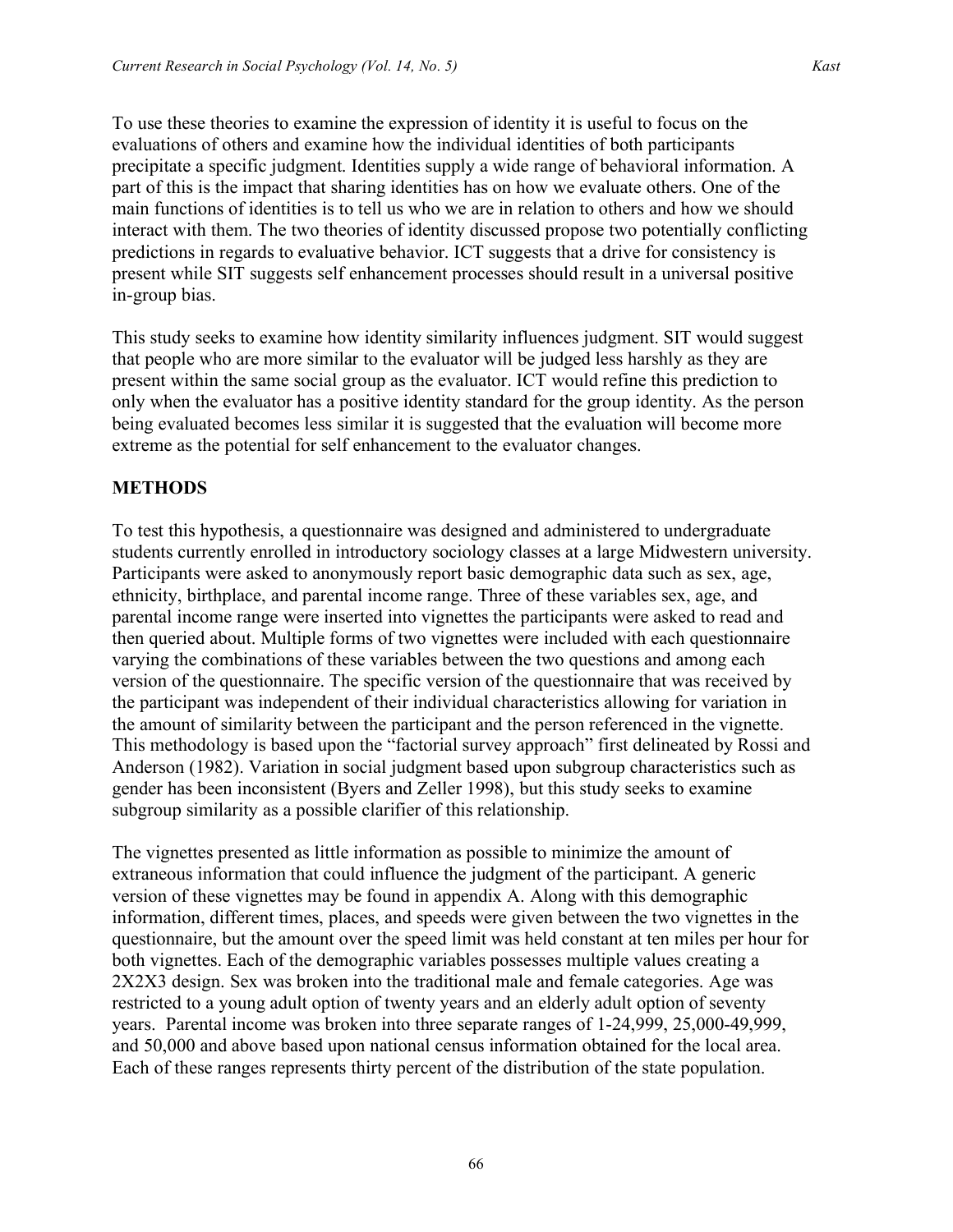These variables represent social identity groups which are salient to those who could be present in the research sample. Each respondent is a member of these identity groups at some level. This will allow for either similarity or difference between the participant and the actor in the vignette on each of these identities permitting the effect of identity congruence to be examined on the individual identity level. It will also be possible to examine the various interactions that may be present by investigating the total identity congruence between the evaluator and the person presented in the vignette.

After reading the vignettes, five questions were presented. Question 1 presented choices consisting of dollar amounts where the respondent was asked to choose how large a fine should be administered for the legal transgression. This question serves as a simple measure of the sanction the participant feels is appropriate for the transgression based upon the information presented to them. This question should be the most directly related to the ingroup favoritism predicted by SIT. Question 2 asked the participants to determine how likely they feel that the person in the vignette is actually guilty of the crime for which they are being punished. Questions 3 and 4, ask about how severe the respondent felt the crime was and if they agree with punishing the defendant respectively. Each of the three preceding questions target less explicit areas in which the in-group favoritism predicted by SIT may be employed. Lower evaluation of guilt, severity, or desire to punish a crime would all be the predicted outcomes based upon SIT. Finally, question 5 seeks to directly gauge the amount of perceived similarity between the participant and the person in the vignette by asking directly to what extent do you identify with the person. (Appendix B)

The hypothesis for this study is that in the cases that participants are evaluating figures in the vignettes with the same gender, age, or income an increase will be observed in positive bias for that person's behavior. Effects of this positive bias will be a decrease in support for the punishment of the individual. This means lower suggested fines, a lower perception of their guilt, a decreased perception of the severity of the crime, and less agreement with the punishing of the individual. Deviation would indicate that other processes are playing a role and that structural factors presented in identity control theory are potentially influencing their behavior.

## **RESULTS**

A final sample of 271 participants was analyzed after data collection. A small number of forms, 5 (.018%) were returned blank while 6 forms (.022%) were returned incomplete with only the first set of questions answered. To begin the analysis, connections between the questions were examined using a bivariate correlation procedure. The amount of the fine indicated by the respondent was found to be significantly positively correlated to the perceived guilt, perceived severity, and agreement with punishment. This would suggest that these three factors are in some way representing a single concept that relates to the magnitude of desired punishment for the infraction.

Questions two, three, and four were also found to be significantly correlated to each other supporting the idea of a single concept. This suggests that the amount of the fine is related to the participant's perception of the individual and the infraction. In support of the idea that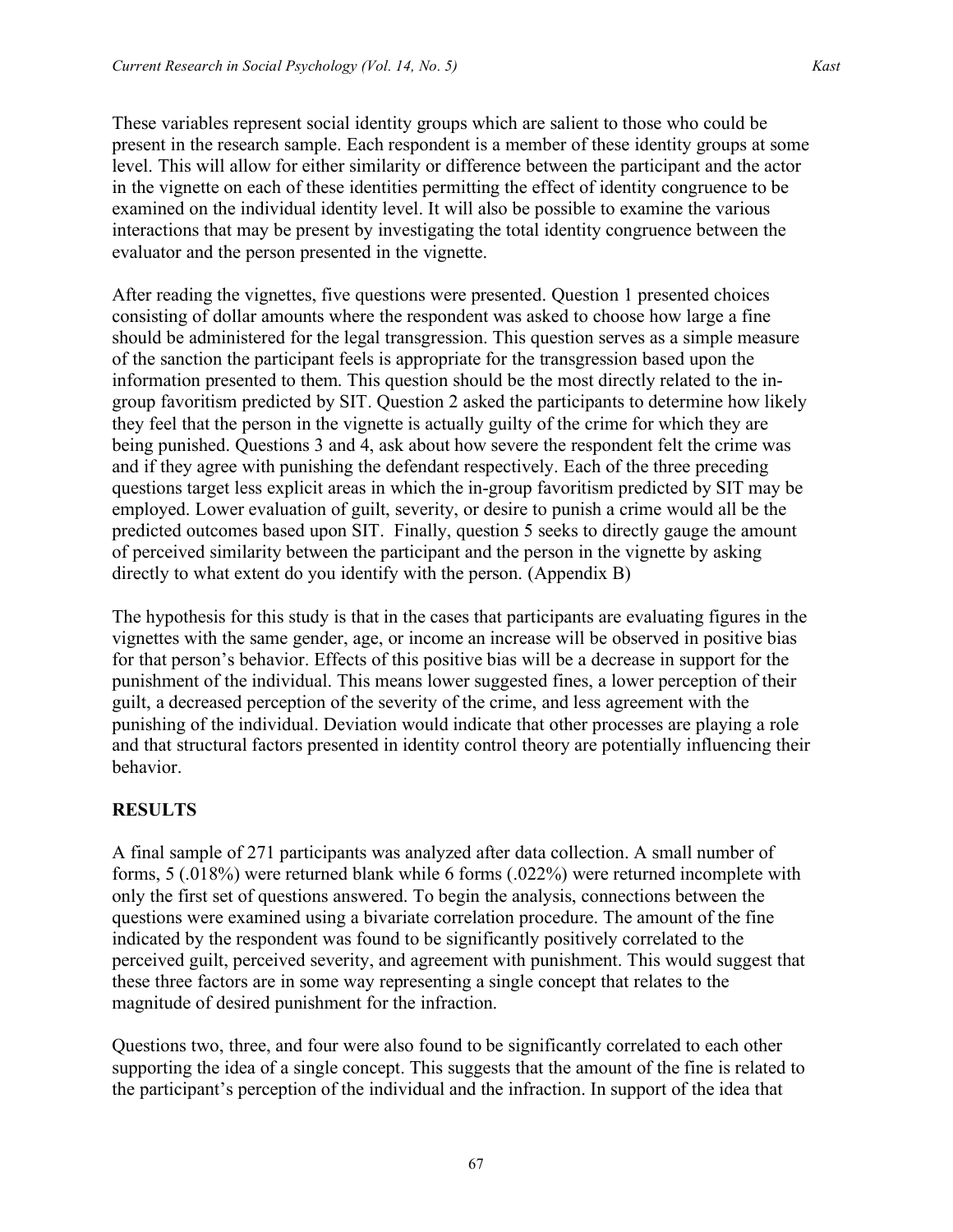similarity is important the extent that the participant identifies with the individual is significantly correlated with the perceived level of guilt and to the extent to which they agree with punishment, both judgments of the individual, but not with how severe they view the crime. This indicates that while severity of the crime is related to the magnitude of the punishment it does so in potentially a different way than the other two questions. These results are displayed in Table 1.

|                | Fine     | Guilt    | Severity | Agree<br>Punish | Identification |
|----------------|----------|----------|----------|-----------------|----------------|
| Fine           |          |          |          |                 |                |
| N              | 534      |          |          |                 |                |
| Guilt          | $.168**$ | 1        |          |                 |                |
| N              | 532      | 533      |          |                 |                |
| Severity       | $.428**$ | $.123**$ |          |                 |                |
| $\mathbf N$    | 533      | 533      | 534      |                 |                |
| Agree          | $.427**$ | $.408**$ | $.418**$ |                 |                |
| Punish         |          |          |          |                 |                |
| N              | 532      | 532      | 533      | 533             |                |
| Identification | $-.071$  | $.183**$ | .020     | $.094*$         |                |
| N              | 533      | 533      | 534      | 533             | 534            |

#### **Table 1. Vignette Question Correlations**

\*\*= Significant at the 0.01 level (2-tailed)

\*= Significant at the 0.05 level (2-tailed)

The extent to which the respondent judges the figure in the vignettes to be guilty is significantly correlated to the other questions gauging their perception of the offense. What diverges from the behavior predicted by SIT is that self identification is positively correlated with both perception of guilt and agreement with punishment. As the respondent increasingly self identifies with the person in the vignette these factors also increase rather than decrease as would be predicted by SIT.

In order to explicate the findings of the Correlational analysis further investigation was conducted utilizing the three congruence variables. These variables indicate whether the participant shared the identity of the individual in the vignette on the three domains. Due to the nature of the research methodology it was possible to carry out a within subjects repeated measures design employing gender as each participant had responded to a vignette which contained a gender congruent and gender incongruent figure. To further aid in clarity this analysis was structured by gender to clearly demonstrate differences in marginal means for gender congruence and gender incongruence between men and women.

Gender congruence has differential influence based upon the question being answered and the gender of the respondent answering the question. The research design presented a male character in the first vignette and a female character in the second. Consequently interpreting results based on congruence must take this into account. SIT would posit that as a person moves from an out-group member to an in-group member positive evaluation should increase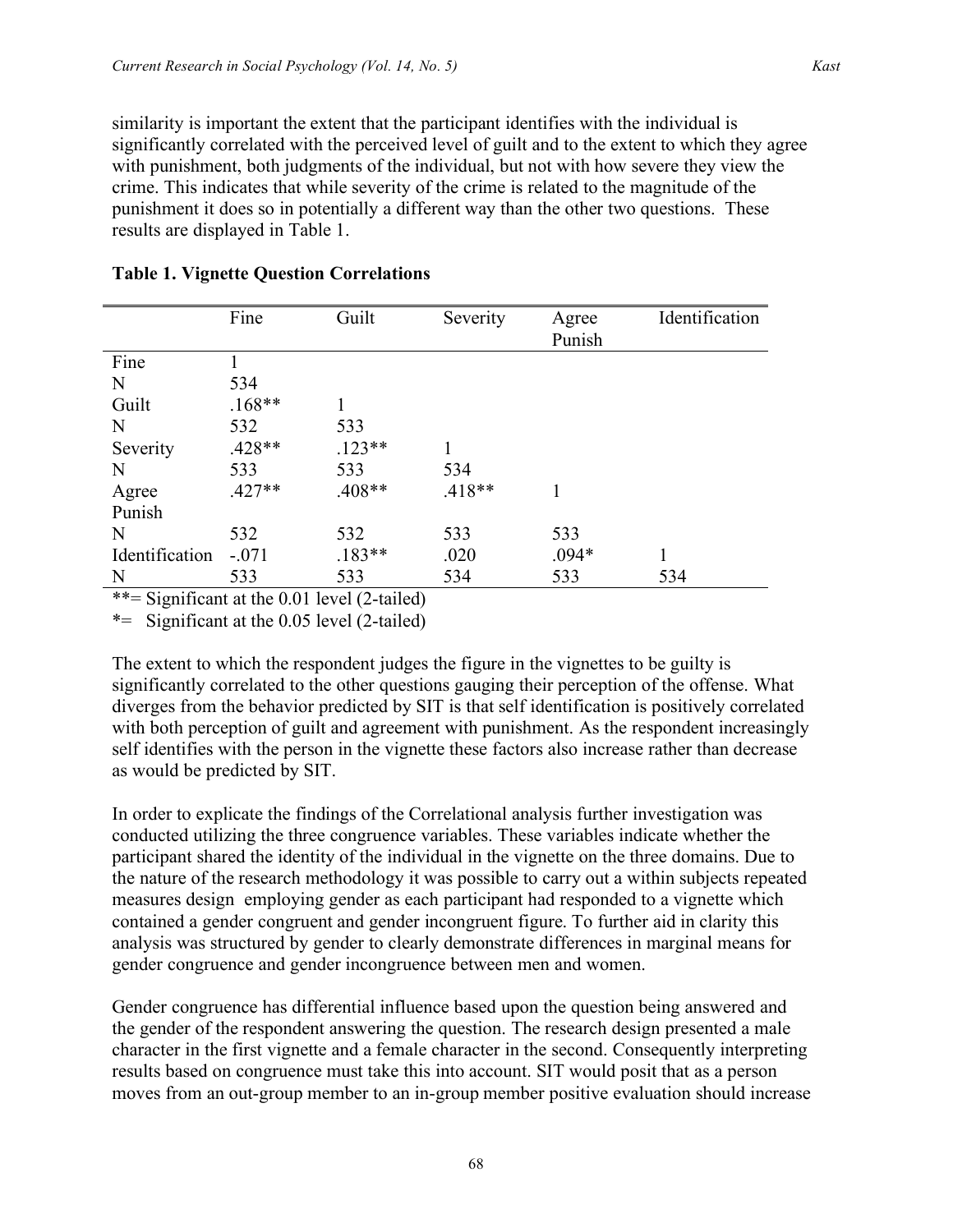and negative evaluation should decrease. For women in this study, movement from a male figure in the first vignette to a female figure in the second resulted in an increase in their mean responses for the amount of the fine given and perceived severity of the crime. When they were evaluating another woman they tended to give higher fines and perceive the crime as being more severe than when they were evaluating men. Significance was found for male respondents on the perceived severity of the crime only, but taking into account the design of the questionnaire this means that when they were evaluating another man they perceived the severity of the crime to be less than when they were evaluating women. These findings are inconsistent with SIT as men demonstrate the hypothesized in-group bias, but women are found to display an out-group bias. This would seem to indicate the importance of examining identity congruence in order to accurately predict evaluative behavior. These results are presented in Table 2.

| Question                          | Participant         | Mean                | F value | Sig.          | N   |
|-----------------------------------|---------------------|---------------------|---------|---------------|-----|
|                                   | Gender              | Difference          |         |               |     |
|                                   |                     | $Vig1-Vig2$         |         |               |     |
|                                   |                     |                     |         |               |     |
| Amount of Fine                    |                     |                     |         |               |     |
|                                   | Male                | $-.018$             | .048    | .826          | 115 |
|                                   | Female              | $-139$              | 7.812   | $.006**$      | 155 |
| Severity of                       |                     |                     |         |               |     |
| Crime                             |                     |                     |         |               |     |
|                                   | Male                | $-.297$             | 12.1    | $.001**$      | 115 |
|                                   | Female              | $-.278$             | 25.6    | $\leq 0.01**$ | 155 |
| Self                              |                     |                     |         |               |     |
| Identification                    |                     |                     |         |               |     |
|                                   | Male                | .387                | 5.615   | $.020*$       | 115 |
|                                   | Female              | .033                | .053    | .818          | 155 |
| $\cdot \sim$<br>مله مله<br>$\sim$ | $\sqrt{1 + \alpha}$ | $1/2$ , $1 \quad 1$ |         |               |     |

#### **Table 2. Effects of Gender Congruence**

\*\*= Significant at the 0.01 level (2-tailed)

\*= Significant at the 0.05 level (2-tailed)

Finally, it was interesting to note that the amount of self identification was not significantly different for women based upon the gender of the person in the vignette. There was no change in the extant that they identified with the figure in the vignette when the gender of the figure varied. Men, in contrast, when moving from a male figure in the first vignette to a female figure in the second decreased the amount that they self-identified with the figure.

#### **DISCUSSION**

Ridgeway (2005) has looked closely at developing the links between social structure and interpersonal behavior using what she calls social ordering schema. These ordering schemas have three important components: they specify relationships between social elements, they are social rather than individual, and when executed, they give rise to observable social structure. This is comparable to ICT's identity standard and SIT's social belief structures which give information about status in the social network. Using this concept in connection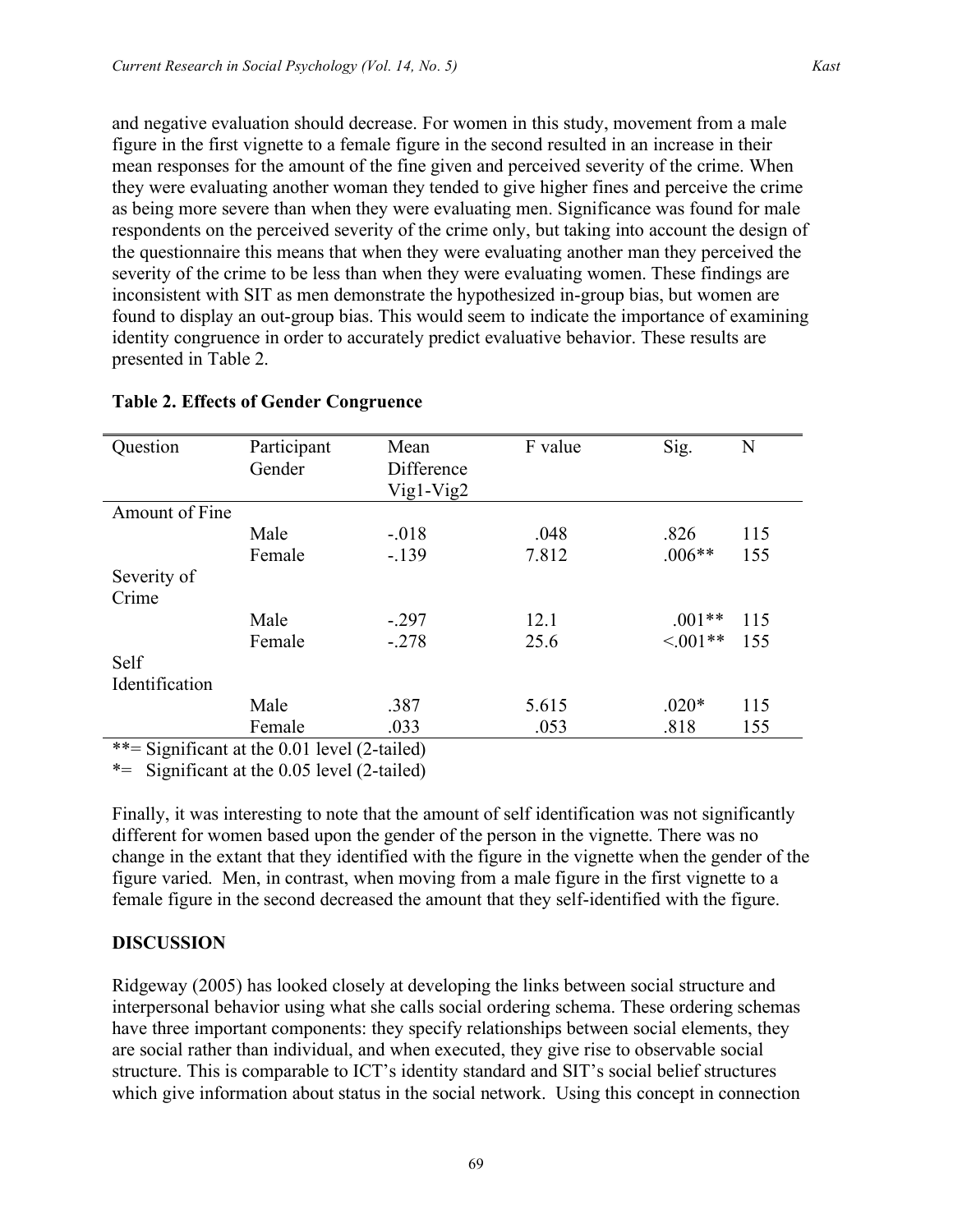with socio-cognitive processes posited by SIT gives us a deeper understanding of interpersonal behavior. Outside the presence of a specific social ordering schema general socio-cognitive group processes as presented in SIT operate with respondents utilizing a basic rule of similarity in determining how another individual will be evaluated. When specific social ordering schemas are present this more textured information is utilized in the decision making process even when at times it is in direct contradiction to the positive ingroup bias that is usually predicted. Gender in this study was the most differentiated variable and is also a central feature in social structure. Consequently gender identity would be highly likely to possess a social ordering schema that would contain instructions towards a status hierarchy.

This status hierarchy has been found in the past to be a motivating influence for the presence of out-group favoritism in lower status groups (Reichl 1997). Favoring the out-group when a person is a member of a low status group potentially has greater benefits than favoring the ingroup by acknowledging the status structure and responding in the approved way. This would suggest that status hierarchies utilized by the individual in social ordering schemas would be important in understanding and predicting group behavior in a social environment. The tendency for women to suggest higher fines and a greater severity of the crime when evaluating other women would imply women are reacting in a way congruent with what would be expected of the lower status group. Men, being the dominant social group, express in-group bias as predicted by SIT.

Social identity theory tells us that people will display, default group processes which have been learned to be the most effective in situations where richer information is absent. In cases where this richer information is present it will be utilized as society has informed the individual that this is a more desirable and/or rewarding pattern of behavior. What these occasions are and what the changed behavior may be is addressed in identity theory with its emphasis on social position. It is only through the knowledge of both individual sociocognitive processes and macro level social structure that an accurate understanding of behavior can be obtained.

Gender serves as a clear example for this study that while men display typical in-group bias women, perhaps based upon their different societal position; respond in a much different way. Identities serve as ways to distinguish groups in society from one another and it seems incorrect to continue to assume that these distinctions are always separate yet equally manifested in the social hierarchy. Psychological group processes are important as they tell us how individuals behave outside of constraint, but in order to have a complete picture of human behavior the social contextual influences on the processes must be understood. Further refinement of the methodology and an increased emphasis on the contribution of preexisting literatures on status structures will be of benefit to understanding how the identity of a subject interacts with the identity of the evaluator to form unique judgment behavior.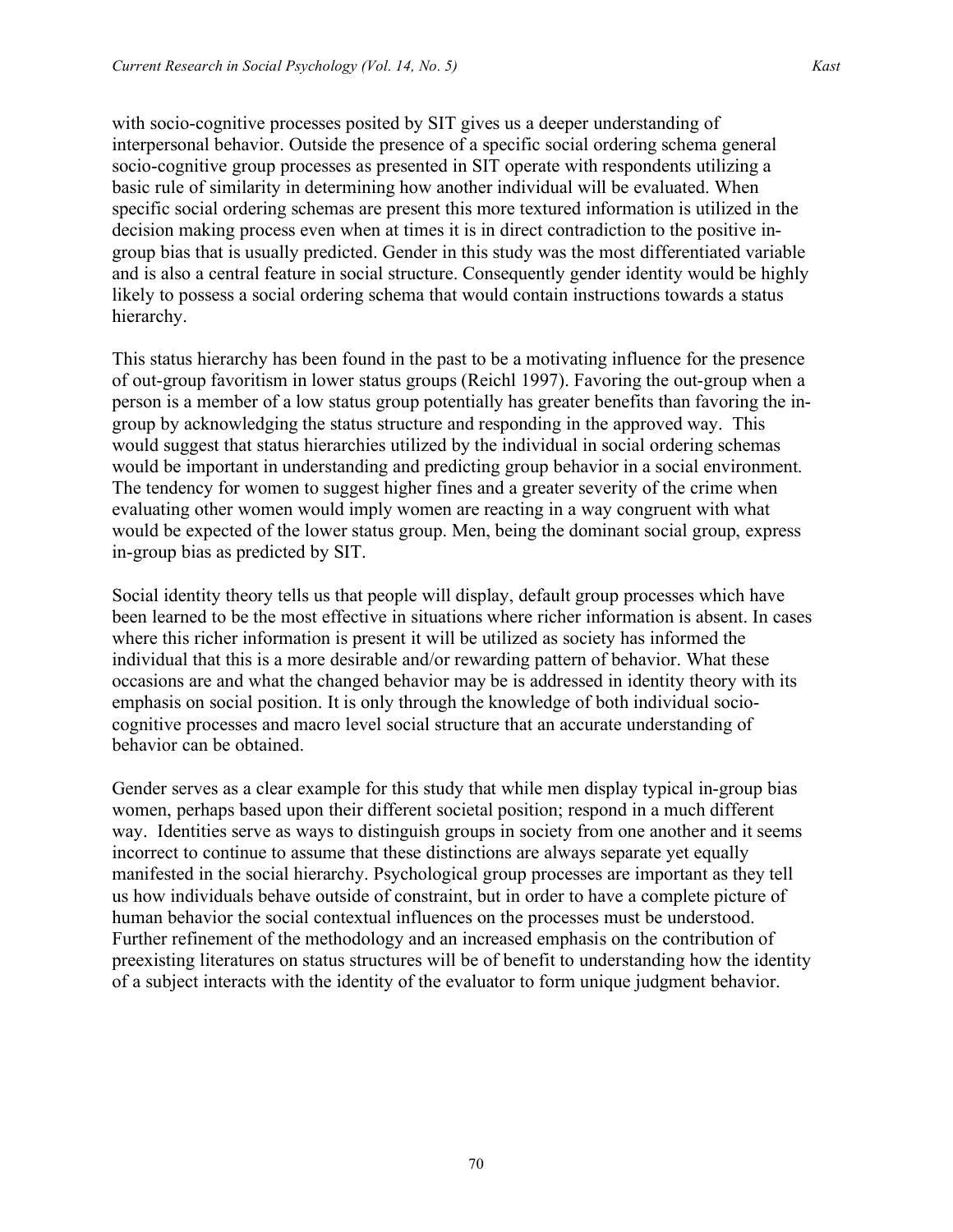Arena, Michael P., and Bruce A. Ariggo. 2005. "Social Psychology, Terrorism, and Identity: A Preliminary Re-examination of Theory, Culture, Self, and Society." *Behavioral Sciences & the Law*, 23(4):485-506.

Burke, Peter J. 2006. "Identity Change." *Social Psychology Quarterly,* 69(1):81-96.

Burke, Peter J. 2004. "Identities and Social Structure: The 2003 Cooley-Mead Address." *Social Psychology Quarterly.* 67(1):5-15.

Byers, Brian and Richard A. Zellers. 1998. "Measuring Subgroup Variation in Social Judgment Research: A Factorial Survey Approach." *Social Science Research.* 27:73-84.

Cast, Alicia, Jan E. Stets, and Peter J. Burke. 1999. "Does the Self Conform to the View of Others?" *Social Psychology Quarterly.* 62(1):68-82.

Deaux, Kay and Daniela Martin. 2003. "Interpersonal Networks and Social Categories: Specifying Levels of Context in Identity Processes." *Social Psychology Quarterly.* 66(2):101-117.

Hogg, Michael 2006. "Social Identity Theory." Pp. 111-136. *Contemporary Social Psychological Theories,* edited by P. J. Burke. Palo Alto, CA: Stanford University Press.

Hogg, Michael, Dominic Abrams, Sabine Otten, and Steve Hinkle. 2004. "The Social Identity Perspective Intergroup Relations, Self-Conception, and Small Groups." *Small Group Research*. 35(3):246-276.

Hogg, Michael, Deborah J. Terry, and Katherine M. White. 1995. "A Tale of Two Theories: A Critical Comparison of Identity Theory with Social Identity Theory." *Social Psychology Quarterly*. 58(4):255-269.

Jost, John T., Mahzarin R. Banaji, and Brian Nosek, 2004. "A Decade of System Justification Theory: Accumulated Evidence of Conscious and Unconscious Bolstering of the Status Quo. " *Political Psychology.* 25(6):881-919.

Owens, Timothy J. 2006. "Self and Identity." Pp 205-229. *Handbook of Social Psychology*, edited by John Delamater Springer Science + Business Media.

Reichl, Arleigh James. 1997. "Ingroup favoritism and outgroup favoritism in low status minimal groups: differential responses to status-related and status unrelated measures." *European Journal of Social Psychology* 27:617-633.

Ridgeway, Cecilia L. 2005. "Linking Social Structure and Interpersonal Behavior: A Theoretical Perspective on cultural Schemas and Social Relations." *Social Psychology Quarterly* 69(1):5-16.

Rossi, Peter H., and Andy B. Anderson. 1982. "The factorial-survey approach: An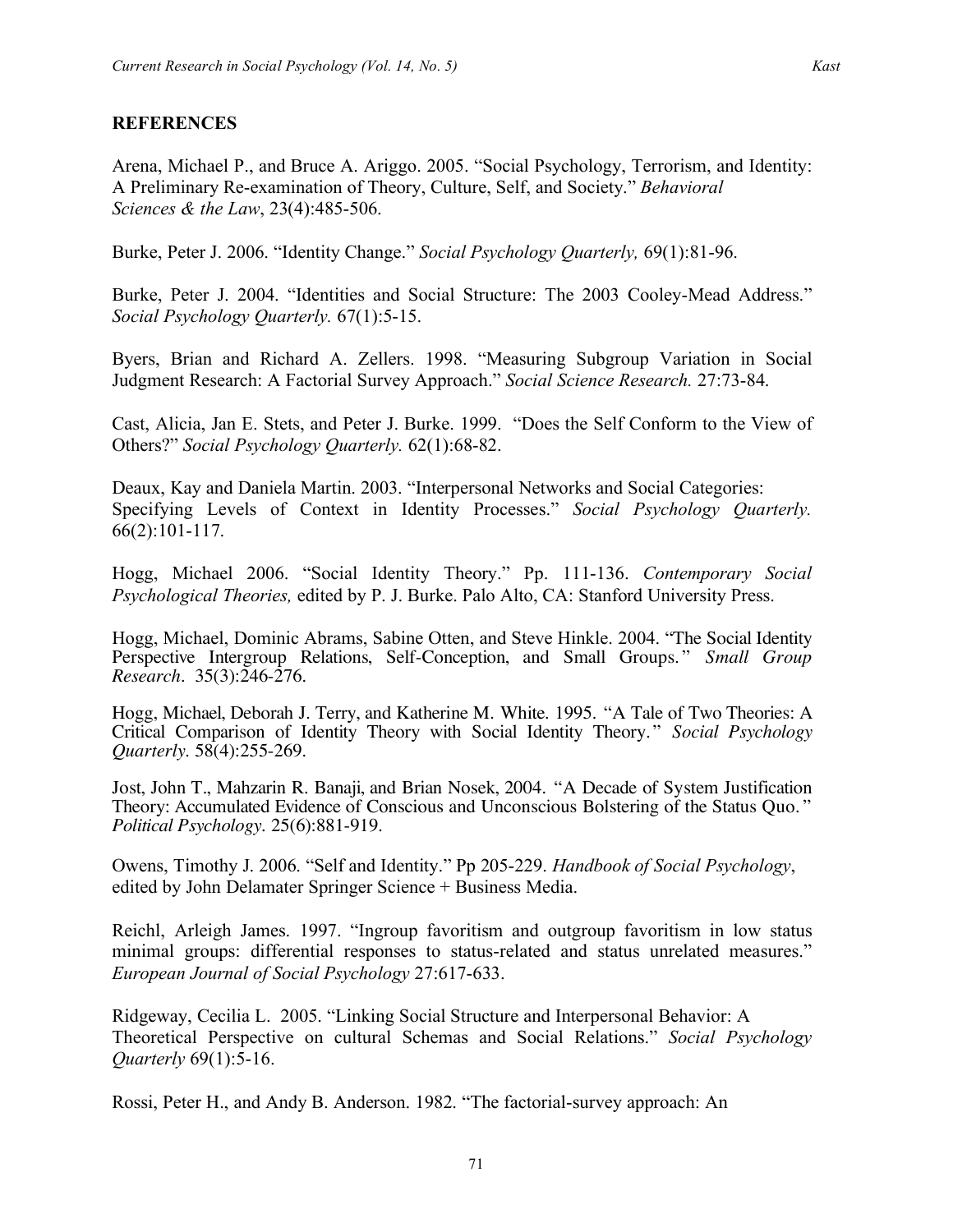Stets, Jan E. 1997. "Status and Identity in Marital Interaction." *Social Psychology Quarterly* 60(3):185-217.

Stryker, Sheldon and Peter J. Burke. 2000. "The Past, Present, and Future of an Identity Theory." *Social Psychology Quarterly.* 63(4):284-297.

Stryker, Sheldon and Elizabeth A. Craft. 1982. "Deviance, Selves and Others Revisited." *Youth and Society* 14(2):159-183.

Tajfel, Henri. 1982. "Social Psychology of Intergroup Relations." *Annual Review of Psychology* 33:1-39.

Turner, Jonathan C., R.J. Brown, and Henri Tajfel. 1978. "Social Comparison and Group interest in In-group Favoritism." *European Journal of Social Psychology* 9:187-204.

## **APPENDIX A**

[Case #]. [Generic sex appropriate name] a [Age] [Sex] was ticketed for doing 45 MPH in a 35 MPH zone while driving on West Oak Street at 5:00 p.m. on Thursday October 12th 2006. Income disclosure as part of the program established that [Generic sex appropriate name] earns [Income amount] per year establishing him in the [Income class descriptor] income class.

## **APPENDIX B**

1. Circle what you feel would be an appropriate fine. [Response Options: \$1, \$25, \$50, \$100, \$200, \$400 , \$800]

2. How likely do you think it is that the defendant is guilty? With 1 meaning not guilty and 6 meaning they are definitely guilty. [Response Scale 1, 2, 3, 4, 5, 6]

3. How severe do you feel the crime was in this case? With 1 meaning not severe at all and 6 meaning the most severe possible? [Response Scale 1, 2, 3, 4, 5, 6]

4. To what extent do you agree with punishing the defendant? With 1 meaning you highly disagree and 6 meaning you highly agree. [Response Scale 1, 2, 3, 4, 5, 6]

5. To what extent do you identify with the defendant in the description? With 1 meaning you don't identify at all and 6 meaning you identify completely [Response Scale 1, 2, 3, 4, 5, 6]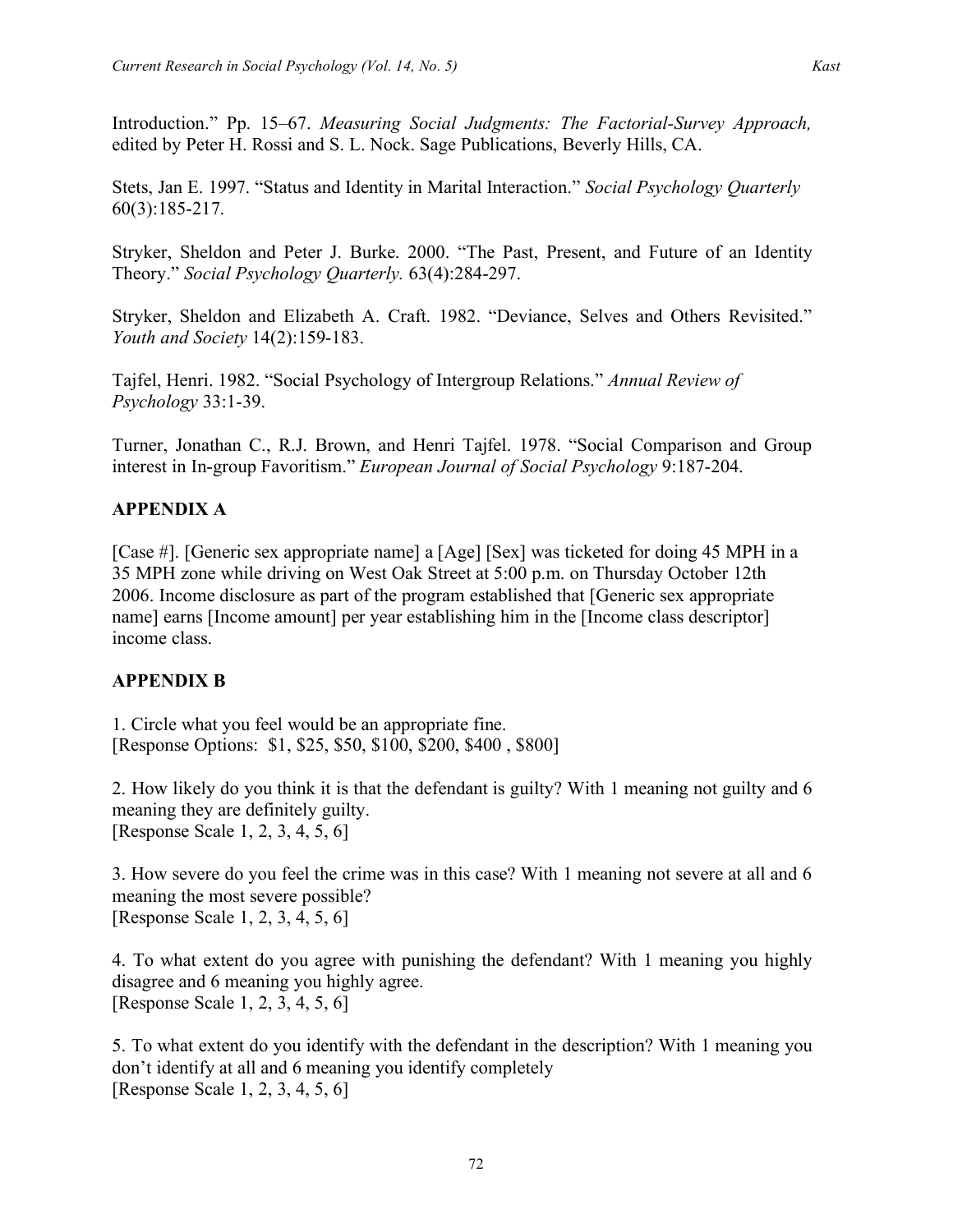## **APPENDIX C**

|                              | Mean | <b>Standard Deviation</b> | $N.*$ |
|------------------------------|------|---------------------------|-------|
| Gender                       |      |                           | 540   |
| Age                          |      |                           | 542   |
| Q1                           | 3.04 | .94                       | 534   |
| $Q2$<br>$Q3$<br>$Q4$<br>$Q5$ | 4.23 | 1.41                      | 533   |
|                              | 2.03 | 1.02                      | 534   |
|                              | 3.02 | 1.31                      | 533   |
|                              | 3.44 | 1.56                      | 534   |
| Gender Congruence            |      |                           | 533   |
| Age Congruence               |      |                           | 535   |

#### **Table C1. Variable Descriptives**

\*= Two vignettes for each participant

## **Table C2. Variable Correlations**

|                | Gender Age |              | Q1       | Q2           | Q <sub>3</sub> | Q4       | Q <sub>5</sub> | Gender<br>Con. | Age<br>Con.  |
|----------------|------------|--------------|----------|--------------|----------------|----------|----------------|----------------|--------------|
| Gender         | 1          |              |          |              |                |          |                |                |              |
| N              | 540        |              |          |              |                |          |                |                |              |
| Age            | $-.094*$   | $\mathbf{1}$ |          |              |                |          |                |                |              |
| N              | 533        | 533          |          |              |                |          |                |                |              |
| Q1             | $-.057$    | $.130**$     | 1        |              |                |          |                |                |              |
| ${\bf N}$      | 532        | 533          | 534      |              |                |          |                |                |              |
| Q2             | .039       | $.129**$     | $.168**$ | $\mathbf{1}$ |                |          |                |                |              |
| N              | 531        | 533          | 532      | 533          |                |          |                |                |              |
| Q <sub>3</sub> | .053       | $.110*$      | $.428**$ | $.123**$     | $\mathbf{1}$   |          |                |                |              |
| ${\bf N}$      | 532        | 533          | 533      | 533          | 534            |          |                |                |              |
| Q4             | .008       | $.165***$    | $.427**$ | $.408**$     | $.418**$       | 1        |                |                |              |
| ${\bf N}$      | 531        | 533          | 532      | 532          | 534            | 533      |                |                |              |
| Q <sub>5</sub> | .068       | .023         | $-.071$  | $.183**$     | .020           | $.094*$  | $\mathbf{1}$   |                |              |
| $\mathbf N$    | 532        | 533          | 533      | 533          | 534            | 533      | 534            |                |              |
| Gender         | .016       | $-.002$      | $-.054$  | .020         | $-.031$        | $-.004$  | $-.050$        | $\mathbf{1}$   |              |
| Congruence     |            |              |          |              |                |          |                |                |              |
| N              | 533        | 533          | 532      | 531          | 532            | 531      | 532            | 533            |              |
| Age            | .533       | .000         | $-.010$  | $-.065$      | $-.016$        | $-0.016$ | $-.257**$      |                | $\mathbf{1}$ |
| Congruence     |            |              |          |              |                |          |                |                |              |
| N              | 533        | 533          | 534      | 533          | 534            | 533      | 534            | 533            | 535          |

\*\*= Significant at the 0.01 level (2-tailed)

\*= Significant at the 0.05 level (2-tailed)